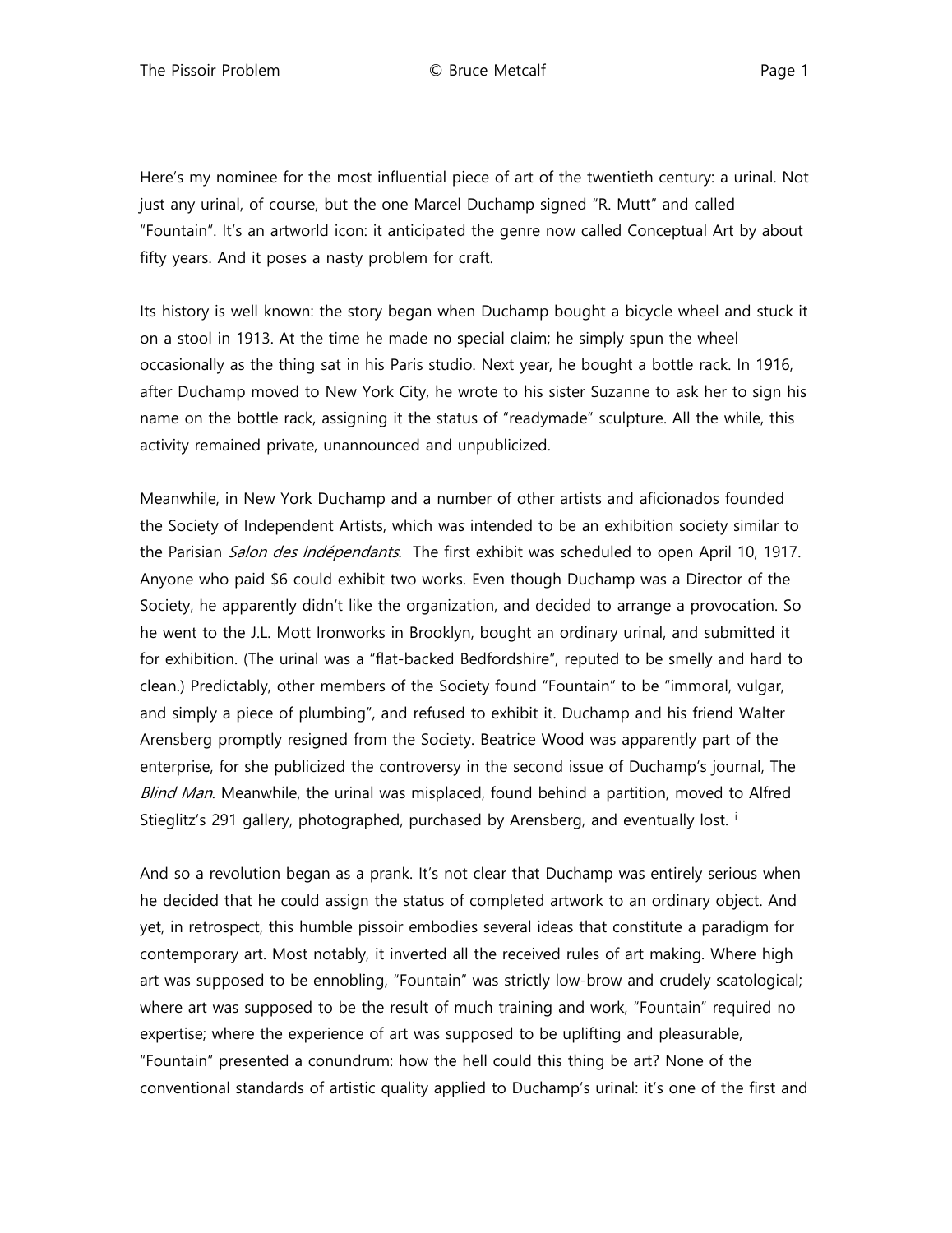still probably the best example of anti-art. The idea that advanced art must be disruptive has stayed with us ever since.

Furthermore, "Fountain" didn't require fabrication, it required thought. Whatever makes the urinal into art resides not in the object itself, but in what Duchamp is presumed to have thought about it. ( And, of course, what has been written about it ever since. ) There's no painting here, no casting, no finishing, no messy and laborious craft. As Beatrice Wood wrote, "Whether Mr. Mutt with his own hands made the *Fountain* or not has no importance. He CHOSE it. He took an ordinary article of life, placed it so that its useful significance disappeared under the new title and point of view -created a new thought for that object."" In a single stroke, Duchamp elevated thinking to the essential ingredient of art, and simultaneously delegated the whole business of making to relative insignificance.

In fact, the object itself isn't really necessary. "Fountain" is long lost; a grainy photograph taken by Stieglitz has been quite sufficient to change the course of art history. Surely, every art student in the nation knows about the urinal. Duchamp himself authorized a series of signed reproductions in 1964, which have migrated to museums worldwide. In 1973, Elaine Sturtevant created a substitute original. Since then, Sherrie Levine, Mike Bidlo, Richard Prince, Jeff Koons, Tom Sachs, and many other artists have made similar homages. In one of those great ironies of history, Duchamp's throw-away gesture now stands at the center of modern art: analyzed, institutionalized, and glorified. For better or worse, the pissoir is legendary. "Fountain" became an icon because it summarizes the disruptive tendency of 20th century art, and because it so neatly foreshadows what is now known as Conceptual Art.

Marcel's pissoir casts a long shadow. To any informed observer of the art world, it's clear that Conceptual Art influences all aspects of current art practice, from performance art to contemporary craft. Through the 1980's and 1990's, Neo-Expressionism, Neo-Geo, Primary Image, Chaos theory and Abject Art all came and went. It seems the only authoritative approach left standing is Conceptual Art, an impression strongly reinforced by magazines like Contemporary Visual Arts and by the curatorial vision of every Whitney Biennial in the past decade. Of course, the art schools have played along. Students across the country are now expected to explain and justify their ideas, and the graduate art programs most closely associated with rigorous theory are generally the most prestigious. III And yet, for all its influence, it's not terribly clear what conceptual art actually is.

The artist-philosopher Adrian Piper has offered a comprehensive and persuasive definition. Writing about artist Ian Burn, Piper suggests that Conceptual art need not have a particular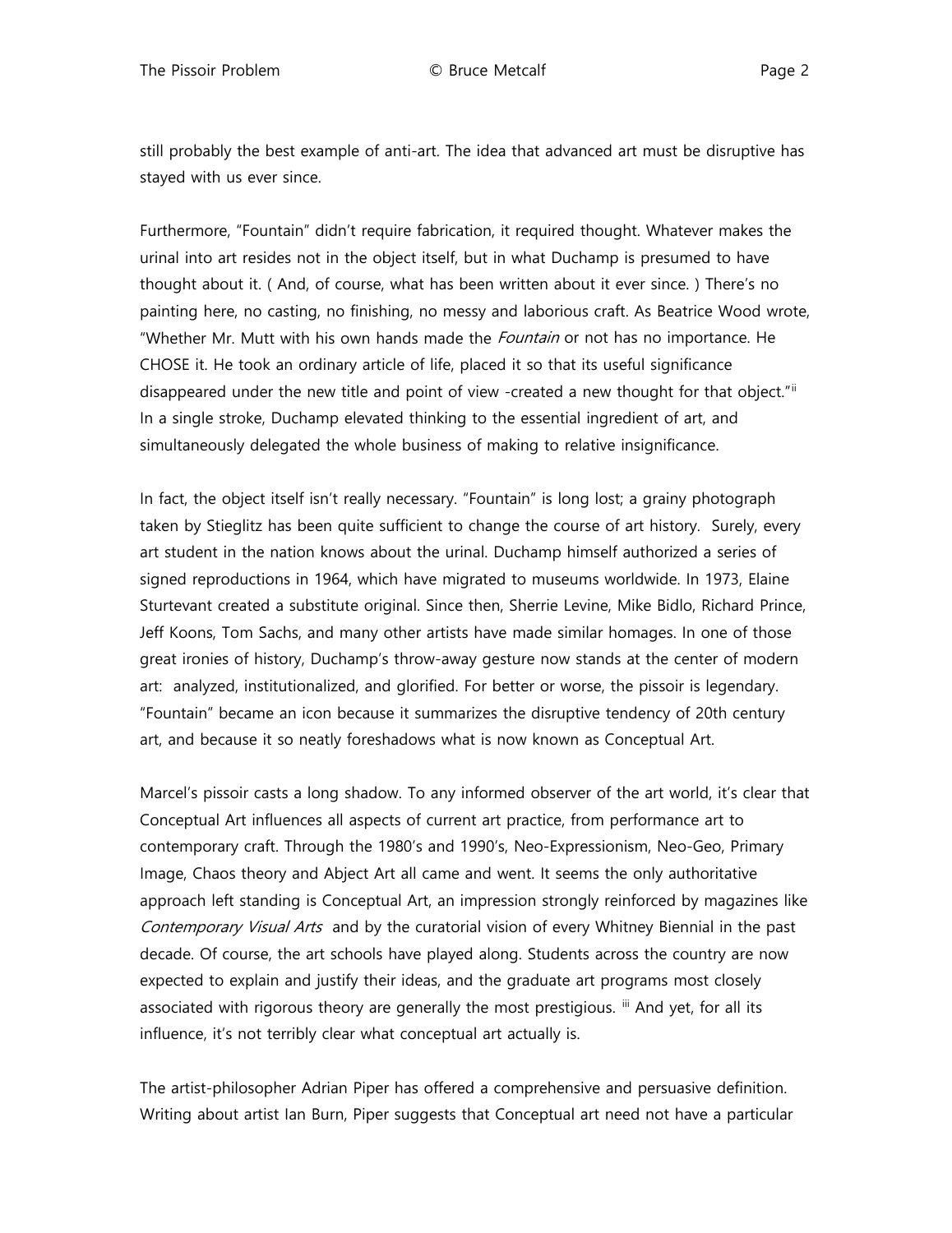style, and stresses that it doesn't always replace the art object with written or spoken language. Instead, she examines Sol Lewitt's proposition that "... the idea or concept is more important than the object in which it's realized." Piper says that Lewitt was taking

"...a Platonic view, that the concept of a particular work - any work, be it sculpture, drawing, text, videotape, whatever you like - is a kind of perfect form to which the realization, the actual work itself, is just an imperfect approximation. Just as Plato distinguished between sensory reality and the world of pure forms, similarly Sol, I think, meant to distinguish an actual art object as a sort of crude sensory approximation of an idea, a concept, that can exist only in the intellect; and then to say that it's the idea, the pure concept of the object, that's important. $iv''$ 

Piper notes how liberating this notion of Conceptual art was because it opened all types of intellectual inquiry to artists: social sciences, natural sciences, humanities, whatever. Furthermore, any medium was permissible, for ideas can be made manifest in any material imaginable. But Piper is adamant that Conceptual art still demands a hierarchy. As she puts it, " I propose we think of Conceptual art... as being art that subordinates its medium, whatever its medium, to intellectually interesting ideas."[v](#page-11-4)

The implications of Piper's formulation are profound. Obviously, she does not exclude the possibility of Conceptual craft. But, at the same time, she says that the idea must be more important than any other aspect of the artwork. Material, technique, formal qualities, function, or any other aspect of artwork that cannot be construed as an idea must be less important. According to Piper, if the idea is primary, the medium is subordinated. And the secondary status of medium is important, because the idea must necessarily dictate the medium: the artist should choose whatever material or form that best expresses or communicates the idea. Thus, mediums should change to accommodate different ideas. If the idea takes primary importance, the medium must be disposable. Piper's Conceptual artist can not be loyal to her medium: she will unhesitatingly sacrifice the medium if her idea demands it. In effect, Piper has proposed a doctrine of disposable medium, which I will return to later.

Piper's definition reinforces Arthur Danto's thesis, which he first advanced in "The Transfiguration of the Commonplace" ( 1981 ) and has refined ever since. According to Danto, art is embodied meaning.<sup>[vi](#page-11-5)</sup> Danto arrived at his formulation after seeing Andy Warhol's "Brillo Box" in 1964. ( "Fountain" would have sufficed, but it's possible that in 1964 Danto had never heard of it. ) He was fascinated by the apparent lack of distinction between a real Brillo box and Warhol's sculpture. Presumably, this lack of visible difference threw all previous art theories out of whack, because all those theories relied upon the visual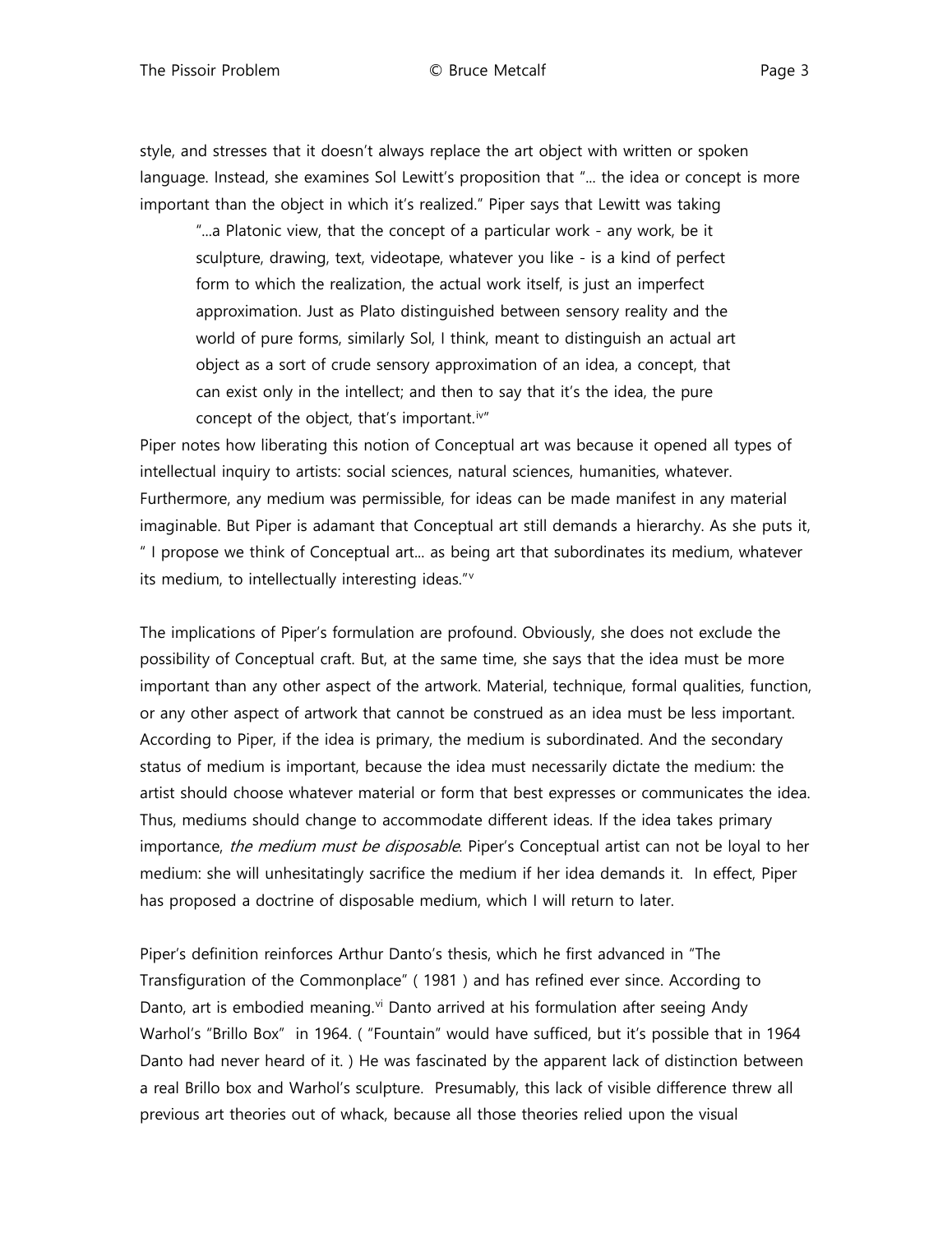phenomena particular to painting and sculpture, to draw the line between art and the rest of reality. So, what made "Brillo Box" into art? According to Danto, it was because Warhol's box embodied a specific set of meanings, while the supermarket box did not. These meanings would be legible inside a community of like-minded individuals, which Danto called the "art world".

If Danto's thesis is accepted, the exact form of art can no longer be qualified in advance. As Danto says, "Art can be anything at all."[vii](#page-11-6) In any realistic assessment of art of the last forty years, it's pretty clear that the art world acts as if Danto's thesis is true. Art can be a urinal; art can look like a Brillo box; art can consist of walking around a gallery with your face painted gold, explaining paintings to a dead rabbit. This is the reality of the art world, and it's tough to argue against reality. The medium, the form, the duration of art: all is now mutable and open for exploration. The only remaining qualification is that art should embody meaning.

Danto's thesis dovetails nicely with Piper's definition: art is embodied meaning; conceptual art subordinates its medium to ideas. One could even stretch Danto's thesis a little, and suggest that all interesting art IS conceptual art. ( In fact, Danto used to suggest that art should transform itself into pure philosophy, but he has lately disavowed that notion. )

I would argue that Art-with-a-capital-A, art that makes it into art magazines and big art museums, art that smells of the present instead of the past – all this art is synonymous with Conceptual art. Given the infinite mutability of art today, how can it be otherwise? In order to interpret this vast range of enterprises, the only net that can encompass everything is theory, idea, embodied meaning. Otherwise, how do you tell Duchamp's pissoir from those things in the men's room? It's the concept, and the concept alone, that draws the distinction. After all, you wouldn't want to pee into an icon of modern art, would you?

\* \* \* \* \* \* \* \* \* \*

For the past 140 years, craftspeople and their supporters have agitated for equality between craft and art. This has been called the "art/craft debate". In the craft world ( a term that I use as an exact parallel to Danto's "art world" ), most people seem to have assumed that craft can be art, and that no further discussion is needed. Everybody says the art-craft debate is tiresome and meaningless. In Universities and art schools, one can study "fiber arts" and "metal arts". Publishers certify the equivalence of craft and art by titling books about crafts The Art of Craft, Art that Works, or American Art Jewelry Today. I recall an entire conference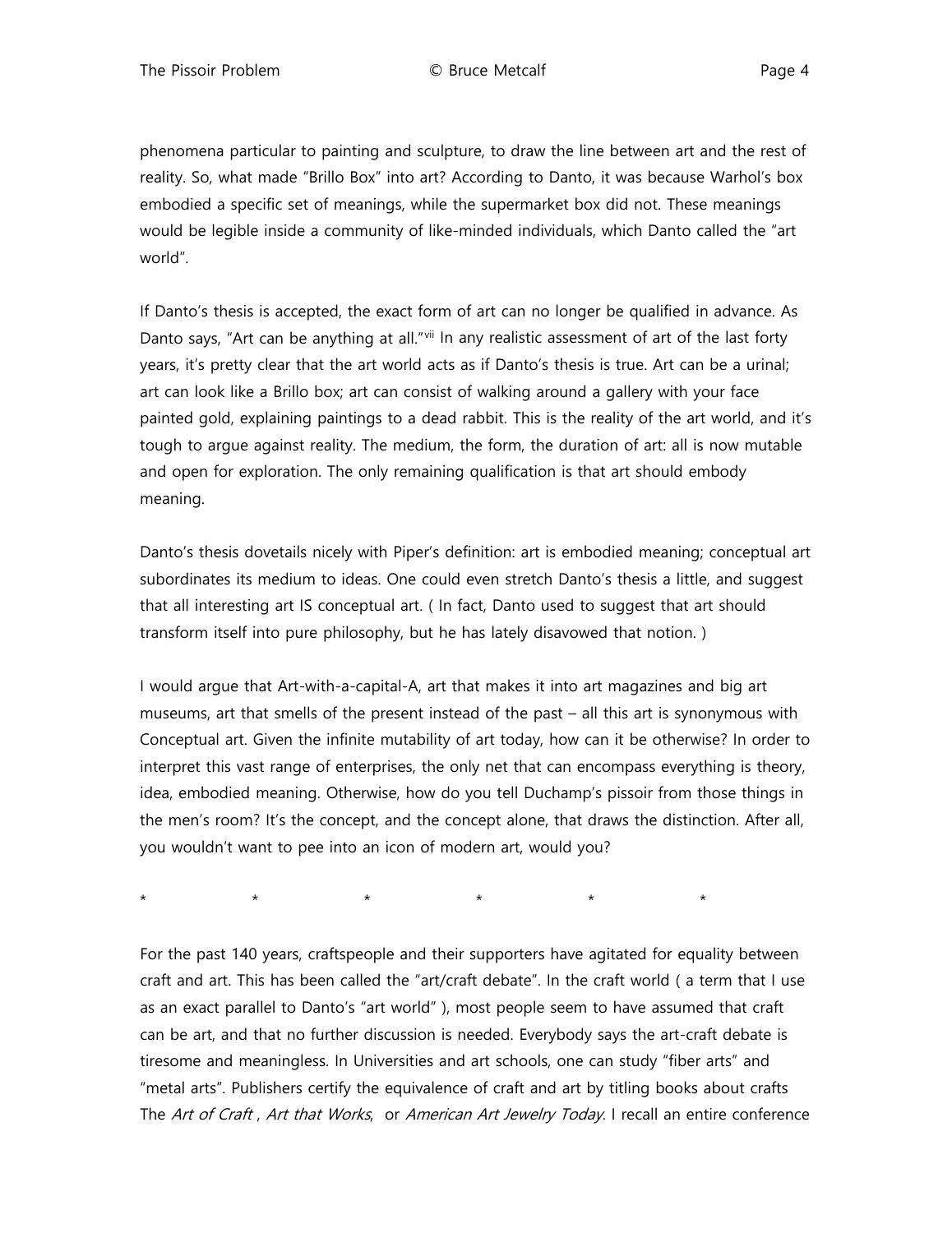devoted to the presumption that craft had effectively become art: it was called "Crossover", which called up images of pottery and furniture and jewelry jumping across some line in the sand, finally becoming real art. The battle is won, the fuss is over, and craftspeople can sleep easily at night, knowing they have breached the walls of the golden gated city.

And yet, I'm not so sure. I maintain that craft and art are two different things, and that they are not fully commensurate. By this, I mean that craft and art are two largely different practices, with largely different boundaries, and each with a different "...yardstick of critical assessment in social and artistic spaces"[viii.](#page-11-7) My argument revolves around two questions implicitly posed by Danto and Piper. First, can craft be anything at all? Secondly, can craft truly subordinate its medium to intellectually interesting ideas? In other words, how does craft measure up to Duchamp's urinal?

\* \* \* \* \* \* \* \* \* \*

There are several meanings for the word "craft" in the modern era. One sense of the word points to skillful labor of any kind, as in the skill of playing a violin or the craft of welding. Craft also can suggest a class of objects, and is used this way in American Craft Museum or British Craft Council. I use the word in this second sense. However, it's not a precise category.

Craft is very fuzzy around the edges: there's no clear line between craft and not-craft. I think craft-as-a-class-of-objects must be seem in terms of degree, rather than a matter of black and white. First of all, craft must be an object, a real thing of weight and substance. Secondly, these objects must necessarily be made largely by hand. While observers in the twentieth century accept the use of machines in craft production ( such as table saws or power rolling mills ), objects made substantially by machines ( like computers ) or on assembly lines ( like athletic shoes ) do not usually qualify as craft. Craft can also be identified by an accumulation of four other factors. These are: 1. the use of traditional craft mediums ( like clay, glass, or fiber ); 2. the use of traditional hand technologies associated with such mediums ( like throwing clay, blowing glass, or raising metal ); 3. the use of traditional craft functions ( like jewelry, pottery, or furniture ); and 4. reference to the history of craft objects themselves ( like Sung Dynasty ceramic vases, or Coptic textiles ). This list of four factors serves as a checklist for degrees of "craftness": the more an object incorporates of the list, the more craft ( as-class-of-object ) it is.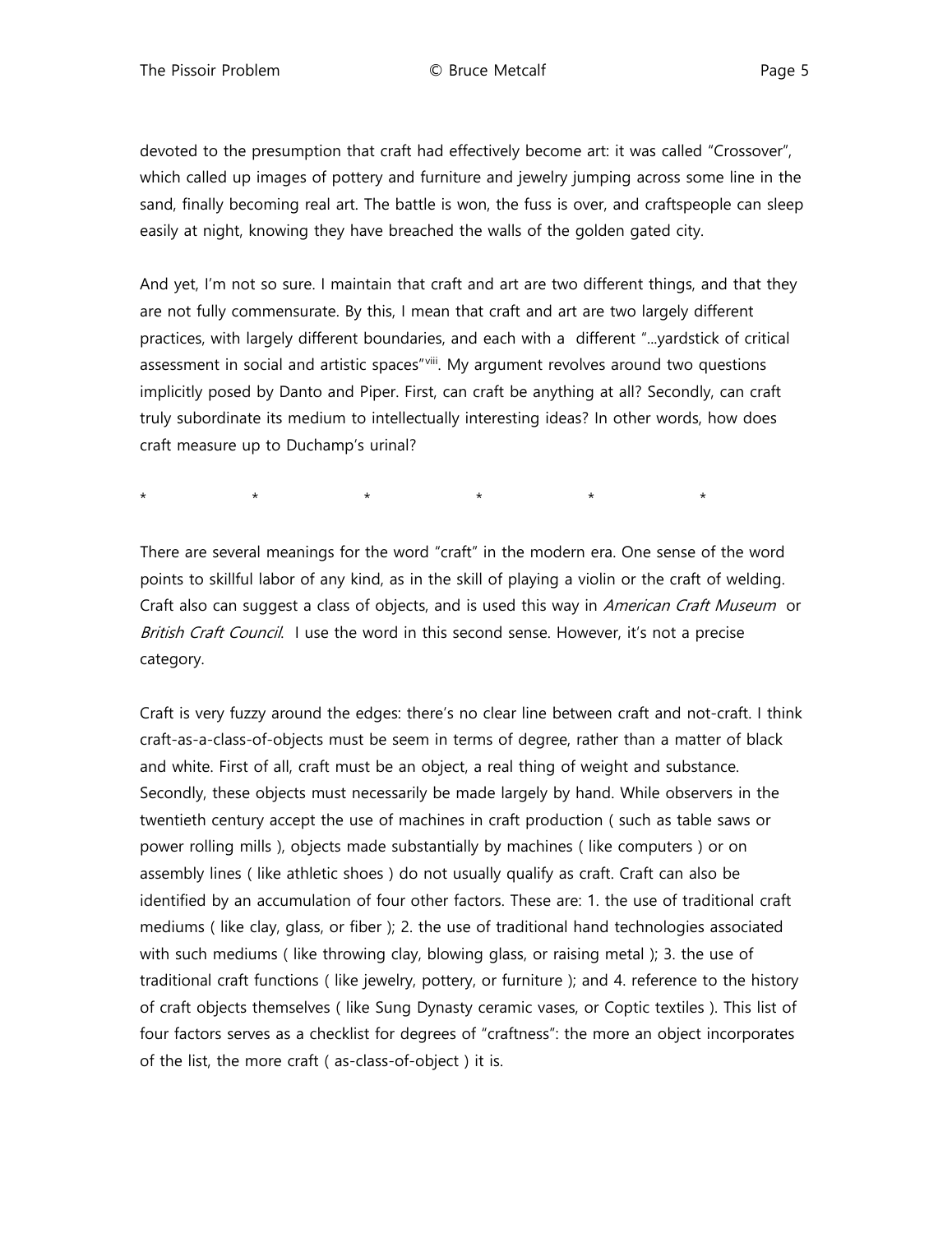(An aside: I should point out that function is not on my list. For any number of reasons, observers have seen craft's usefulness as central to its definition.<sup>[ix](#page-11-8)</sup> And yet, even a cursory study of historical craft objects shows that function was never a central defining characteristic: think of textiles woven only for display; of massive silver centerpieces made only to be seen; or of whimsies created by craftspeople after the workday was through, like the blown glass bells made in the Ohio valley glass factories. And, of course, uselessness is a signature of most contemporary craft that aspires to the status of art.)

Discerning shades of craftness is accurate and useful. After all, one of the central enterprises in contemporary craft has been expanding the traditional boundaries. Craftspeople have employed new materials like plastics and synthetic fibers, along with non-traditional technologies like electroforming and computer-aided machining. Similarly, many craftspeople make sculptures ( although this is not new at all ), and many craft objects do not refer to historical material. The resulting objects have been widely understood to be craft, as in Stanley Lechtzin's acrylic and copper electroform torques, or Lenore Tawney's "Cloud Series" of architectural installations. At the same time, some craftspeople have remained committed to very traditional materials, techniques, and usages. Pure pottery remains a vigorous part of modern ceramics, just as Windsor chair-makers and Harris tweed weavers continue to thrive.

However, my formula of two basic criteria + four additional factors suggests an important conclusion: craft has limits. Some things just aren't craft.

For instance, Clark and Hughto show a photograph in their book, A Century of Ceramics in the United States 1878 -1978.<sup>[x](#page-11-9)</sup> It's Jim Merlchert's claywork, called "Changes", in which the participants dunked their heads in clay slip, and then were videotaped while the slip dried at different rates. The piece typified many of the concerns of avant-garde artists at the time: making artwork that was ephemeral and thus difficult to commodify; using the body of the artist as raw material; or incorporating duration and transience as necessary parts of the work. "Changes" is a performance, with clear aspirations to be understood as high art. The only possible connection to craft is the use of slip, but it's a tenuous connection indeed. Otherwise, hand fabrication is not employed. Nor are any traditional ways of manipulating clay, nor is there any reference to ceramic history. It's not even an object. In the end, I fail to see how this performance is craft in any meaningful way. It might be art, but it's not craft.

A lot of other things aren't craft either, from Nike® athletic shoes to exercising a dog. Or, from painting on canvas to Bill Viola's installations. My point is this: in response to Danto's implicit question "Can craft be anything at all?" the answer is no. Craft cannot fully partake of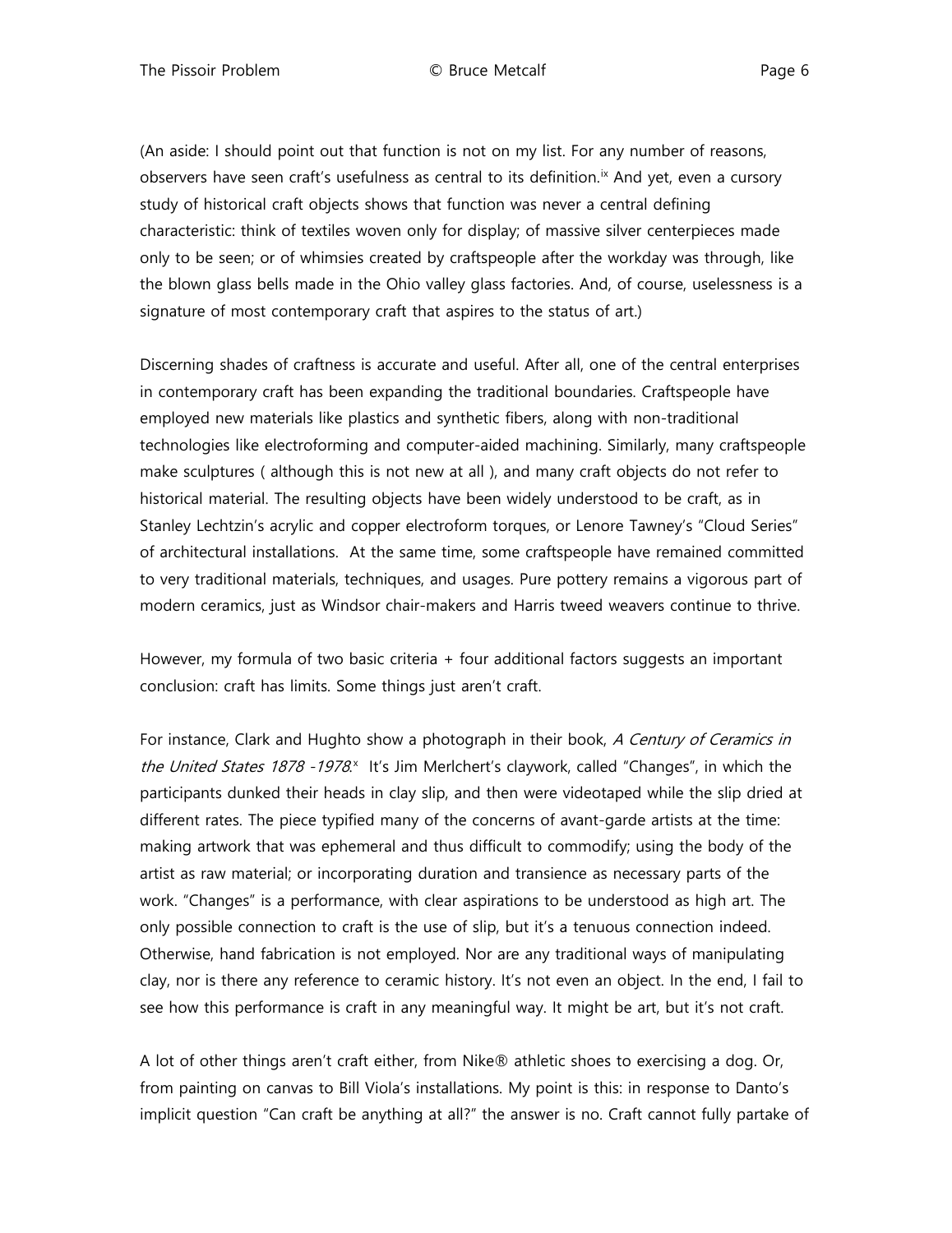contemporary art's infinite expansion into all aspects of life. While Duchamp and his followers could point to absolutely anything and declare it to be a Readymade work of art, the same maneuver cannot be accomplished in craft. Craft is a limited field. Crafts have to be *made*, crafts have to be *objects*, and crafts usually must have some connection to traditional materials, techniques, and histories. Being necessarily limited, craft is thus not fully commensurable with art. It is philosophically different. Like it or not, craft and art are somewhat different things.

The question implicitly posed by Piper's definition of conceptual art offers a further illumination. If art (specifically conceptual art) and craft were truly interchangeable, craft could "subordinate its medium, whatever its medium, to intellectually interesting ideas." Craft practitioners would then serve one and only one master: the idea. However, it's my contention that the primary cause in craft practice is the labor, not the idea.

I come to this conclusion from extended observation of craft education and culture. It's no secret that the majority of present-day craft practitioners were first exposed to their craft in an educational institution. As a teacher for the past 22 years, I have watched hundreds of perfectly ordinary students walk into teaching studios. Some students - not all - awaken. They discover something that changes their lives, and a few go on to make a lifelong commitment to their chosen discipline. I am absolutely convinced that this awakening is to the working of a material, and not to "intellectually interesting ideas". Students respond first and foremost to the material in their hands.

Most crafts teachers realize that students intuitively gravitate to particular a studio: there are clay people, fiber people, metals people, glass people. Some students recognize an affinity to a one material, and these are the ones who major in the subject. I suspect that this process of discovery is closely linked to "bodily - kinesthetic intelligence", the aspect of mind that controls both fine and gross motor skills.<sup>[xi](#page-11-10)</sup> What we used to call talent may be a genetic predisposition to respond to certain basic materials. This predisposition appears both as a fascination with, and a gift for working in a particular material. I think every jeweler will understand precisely what I mean here, for they have experienced the same thrill of recognition themselves. While my proposition may seem far-fetched at first, consider that everyone assumes that both Einstein and Stravinski were gifted. Only a few individuals will show a talent for mathematics, or for music. Similarly, only a few will show a genuine aptitude for any craft medium, and these talents are most likely genetically endowed, not just learned.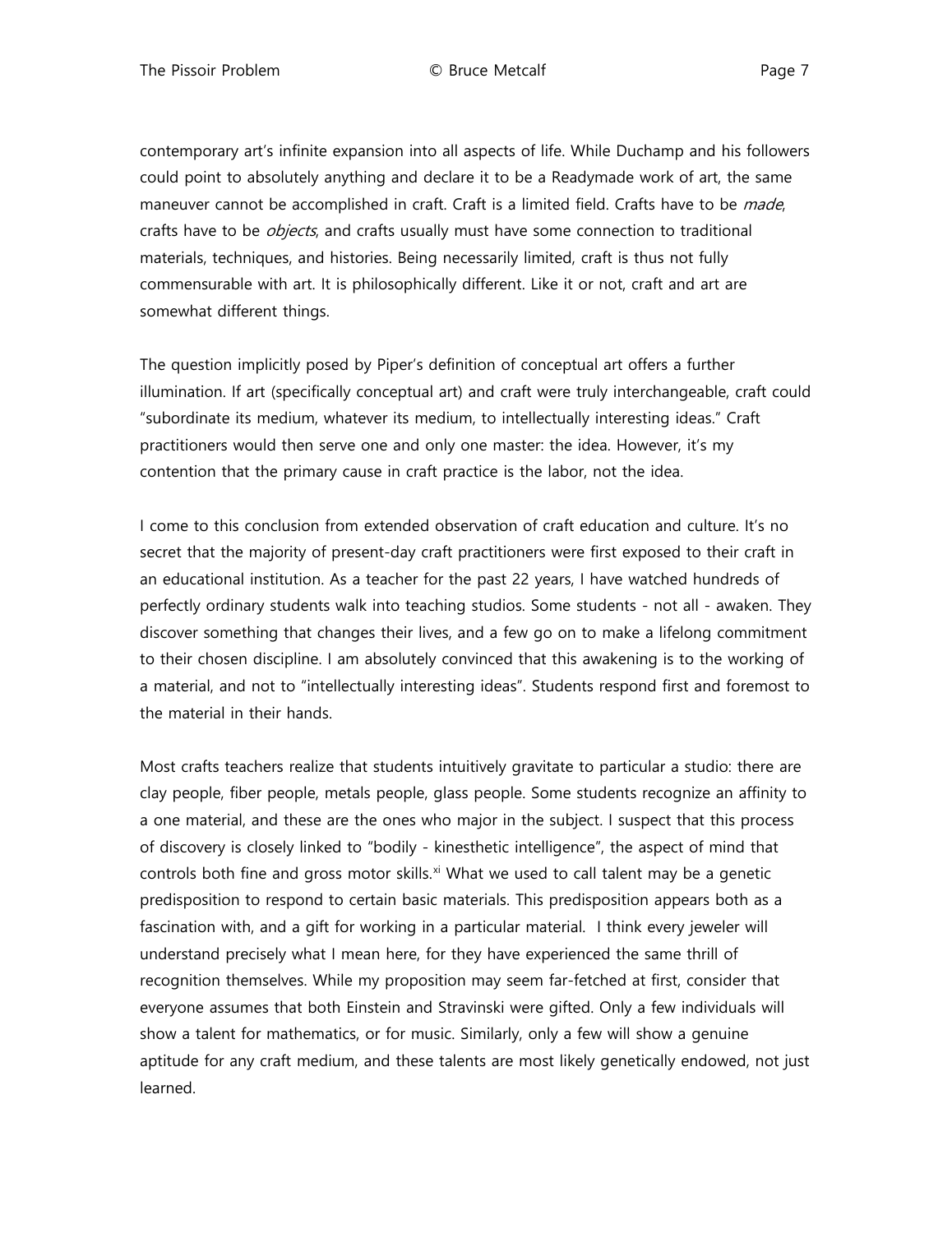An awakening to the possibilities of working a particular material is only the beginning. In a sense, all mature craftspeople have served an apprenticeship: they spent years learning how to control their chosen medium. The learning process is slow, sometimes tedious, and often difficult. The individual who endures the apprenticeship used to be called a master, but I think Peter Dormer's idea of tacit knowledge is more useful.[xii](#page-12-0) Tacit knowledge comes only from practical, hands-on experience, and cannot be learned simply by reading or recitation. It takes a lot of practice to learn how to solder with confidence, how to blow a thin glass vessel, or how to cut a perfect dovetail. This knowledge resides in the person, and recent research suggests that it consists of permanently altered neural pathways. In effect, it's equivalent to the first definition of craft that I offered: skillful labor.

Tacit knowledge can have an emotional component. Skilled work brings its own pleasures, often experienced as contentment and an altered brain wave pattern[xiii.](#page-12-1) More importantly, I think, is the fact that craftspeople often develop an intense loyalty to their chosen medium. Their identities are completely wrapped up in their work: Kurt Matzdorf is utterly dedicated to silversmithing; Jack Troy lives, eats and breathes pottery. It's difficult to describe the profound commitment that some men and women feel for their craft, but an extended conversation with any one of them will reveal how deeply loyal they are. It's as if the difficulty of mastering the craft is rewarded by internalization: not just the skill, but also a sense of attachment, historical place, and an urge to pass the knowledge along to younger generations. In an era when we expect youths to be alienated and adults to despise their jobs, the voluntary loyalty devoted to craft is quite remarkable.

Most of those men and women who make jewelry or weaving or ceramics into their life's work, never give it up. I take this extraordinary dedication as evidence that the craft - the tacit knowledge and the emotional attachment to it - precedes all other considerations for the craftsperson. To paraphrase Adrian Piper, I propose we think of the craftsperson as being a maker of objects who will not subordinate his or her medium, whatever the medium, to intellectually interesting ideas. I believe that loyalty to medium is a basic characteristic of craft culture. And as such, loyalty to medium defines a fault line between art culture and craft culture. Recall Piper's implicit doctrine that medium must be disposable, and compare it with the loyalty of the craftsperson to medium. As concepts, they are mutually exclusive: one can subordinate medium to idea, or idea to medium, but not both.

I should make one point clear: this definition does not exclude craftspeople from engaging ideas. Far from it. But it does clarify an essential part of craft culture: many people won't give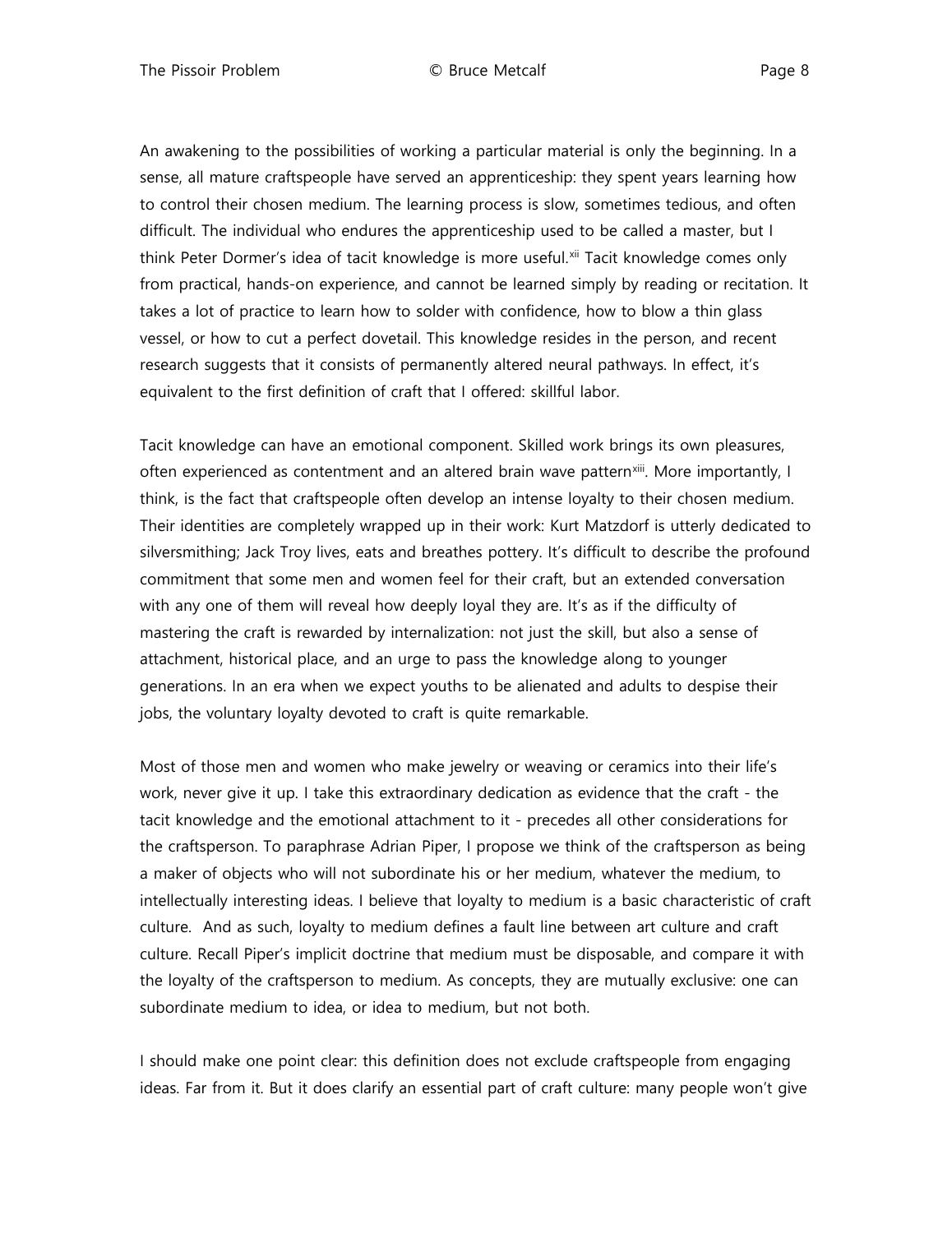up the craft they have labored so long to acquire. Their emotional commitment wouldn't allow for it.

( As I write this, I can already hear the complaints, so I offer three clarifications. First, by drawing this distinction, I am not making a qualitative judgment: I adamantly do not think that being an artist is better than being a craftsperson. I am proposing a clear difference. Second, this proposal applies to mature practitioners, not to students who have not yet made a commitment to a life in craft. And third, a craftsperson's loyalty can extend beyond a specific medium, to include a sense of craftsmanship that can apply to more than one craft discipline. )

In contemporary crafts, the idea of making Art-with-a-capital-A is tremendously attractive. When I ask my undergraduate students what they are, every single one answers, "Artist." This is not surprising: they attend an art school; their teachers generally call themselves artists; and the idea of being an artist is far more prestigious and respectable than being a craftsperson. There are thousands who think that the only proper ambition for a craftsperson is to become an artist. So, everyone agrees. It's "art jewelry", "fiber art", "art furniture", and "art glass". The problem is, if craft is really art, it must be compared to all the art that's out there. Those people who claim to be making art/craft have a lot of explaining to do. Art/craft must be held up to twentieth century theory, because art is inescapably bound to its discourses. In the present environment, when art is almost synonymous with conceptual art, craft must stand next to Duchamp's pissoir, and answer for itself.

The answer says more about craft's difference than it's similarity. Craft can't be anything at all, and thus craft is not fully commensurable with the broadest conceptions of art. Furthermore, craft is permeated by the loyalty of its makers to material and process. In my opinion, any attempt to offer a persuasive argument for craft in the new millennium must take these two properties into account.

My argument depends on the assumption that there is no middle ground – that there is no intellectually rigorous artform that can also insist on loyalty to a medium. The case of painting is instructive. For the last 30 years, painting has been subject to intense scrutiny. Painters have been called upon to justify the continued use of a pre-industrial technology and, in some cases, a demanding skill. The question goes something like this: is painting a better medium for the communication of ideas than any other? I can think of no persuasive explanation that was advanced, and nobody has shown that applying paint by hand to a substrate is any more ( or any less ) suitable as an art medium. Generally, painting is now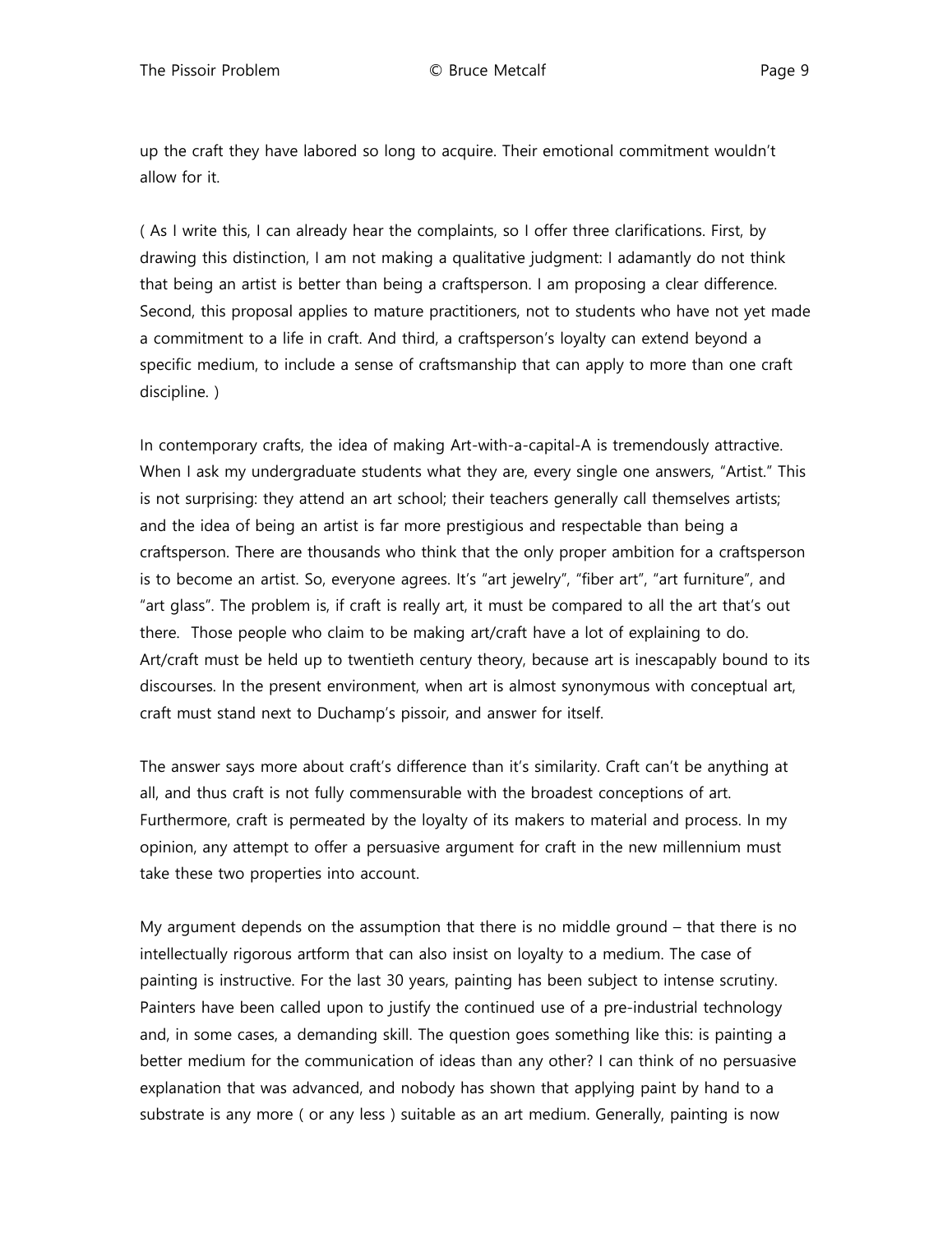10

seen as one option among many. And the idea of loyalty to painting remains unexplained, even when it is raised. The upshot is that painting, in a delicious irony, has been demoted from its former status as "queen of the arts", and the discipline has become rather marginalized. ( Almost like a craft! ) Painting now seems to be perceived as a way to generate fantastic images, as in the weird women of Lisa Yuskavage, or a vehicle for fey gestures like Damien Hirst's spin paintings. In either case, commentary focuses on the concepts that are embodied in the images, not on the possibility that the paintings have any particular characteristic that could be manifested only by the process of painting. So, for the moment, the literature suggests that the artworld finds any middle ground highly suspect.

\* \* \* \* \* \*

So, every craft practitioner faces a choice: What comes first? Does one follow the prescription of Adrian Piper, and put intellectually interesting ideas in first place? Or does one remain loyal to their chosen material and techniques? Which one is sacrificed?

I believe the majority of art/craft practitioners want to have it both ways. They want to appeal to the intellectual rigor of art discourse, but without having to submit to it themselves. The quandary posed by Adrian Piper remains unsolved: if you truly practice a Conceptual art which is to say, any theoretically persuasive art in the present artworld environment - then you must answer the question, "Would you subordinate your medium to interesting ideas?" Avoiding the question makes the practitioner appear wishy-washy, wanting to have her cake and eat it too.

Anne Wilson presents a case study of a craftswoman who confronted Piper's question. Wilson came from a fiber arts background. She learned how to weave and dye and stitch, and she is an authority on ethnic clothing traditions. Her work made it to the cover of American Craft  $\sin$ affirming her prominence in the craft world. But her interest in one material, hair, eventually led her to discard the techniques and formats typical of craft. Wilson's recent collaborative installation ( with A. B. Forster ), called "Told and Retold: an inquiry about hair", is not craft in any meaningful sense. Its form, execution, range of reference, and ambition clearly announce it as art. When presented with the choice between idea or medium, she gave up her loyalty to craft. I imagine that she would have no argument with Piper. She calls herself an artist<sup>xy</sup>, and I'm convinced.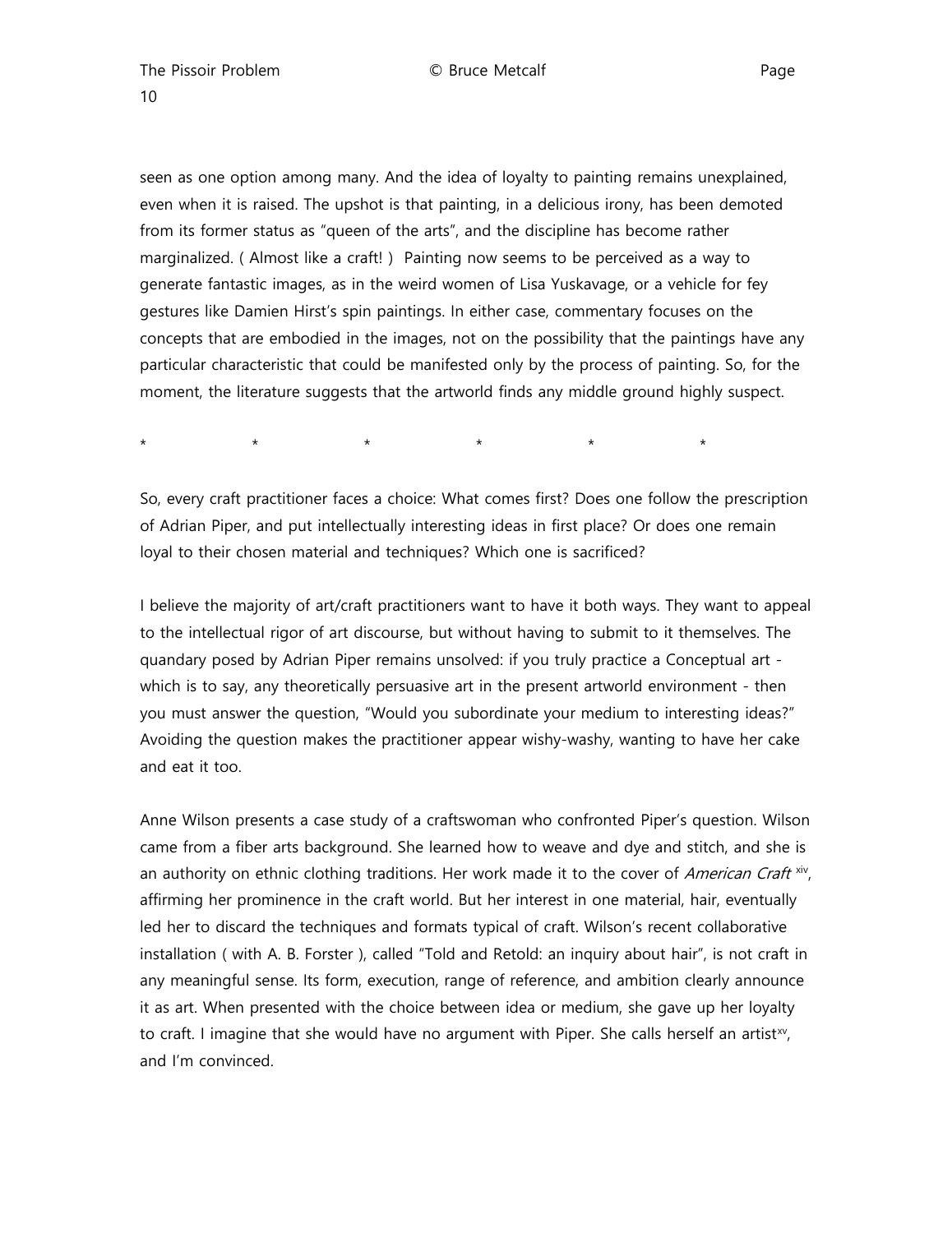The Pissoir Problem  $\bullet$  Bruce Metcalf Page Page 11

However, Piper's question can be answered another way: one can refuse to subordinate medium to idea. I believe this is the craftperson's choice, and it has its own integrity. One can assert one's loyalty to a medium, and proceed to adjust or modify ideas to fit the medium. Furthermore, such loyalty is both intellectually honest and usually visible in the work.

One of the many craftspeople who made this choice was the jeweler Richard Reinhardt. In a retrospective exhibition of his silver work<sup>xvi</sup>, I could easily detect his respect for his medium. His craftsmanship was superb, and his forms were developed directly from the process of fabricating them. Each piece would move with its wearer, but they were never intrusive on the body. Reinhardt's restless curiosity about form, reflectiveness, linkages, and motion was obvious. It was wonderful jewelry, even though Reinhardt wasn't terribly concerned that his jewelry be seen as Art. In the end, all of Reinhardt's work was emphatically craft, and none the worse for it.

Reinhardt tailored his ambitions to his medium. I don't think it's any insult to his memory to say that his jewelry cannot be compared at every level with art as Piper and Danto conceive it. While the jewelry clearly embodies Reinhardt's attitudes toward his craft, his clients, and his sense of responsibility as a citizen of the modern world, the objects cannot be seen as Conceptual art. They are not as scholarly as Piper might demand, nor do they trade in theory. To me, Reinhardt's jewelry was so much an object, and so clearly evident of his concern for his craft, that Piper's "pure concept of the object" had only a secondary value. Reinhardt illustrates the philosophical difference between craft and art. He was a craftsman, and a good one. Again, I was convinced.

But these days, everybody wants to be an artist. To the degree that craft intends to take a place alongside of art, craftspeople must assemble a cogent explanation of what craft is, and why. If craft and art are not fully commensurate, as I claim, then this explanation must focus on the differences between craft and art, not their similarities. Those similarities ( formal qualities, theoretical stances, etc. ) cannot explain why a craftsperson should choose to limit her creative project to a particular medium, nor do they explain the profound emotional bond that experienced practitioners feel for their work. Until these differences are explained, the legitimacy of craft will continue to be questioned. And once we understand exactly how craft and art are not fully commensurate, then we can make persuasive claims for the place and purpose of craft as a distinct creative enterprise.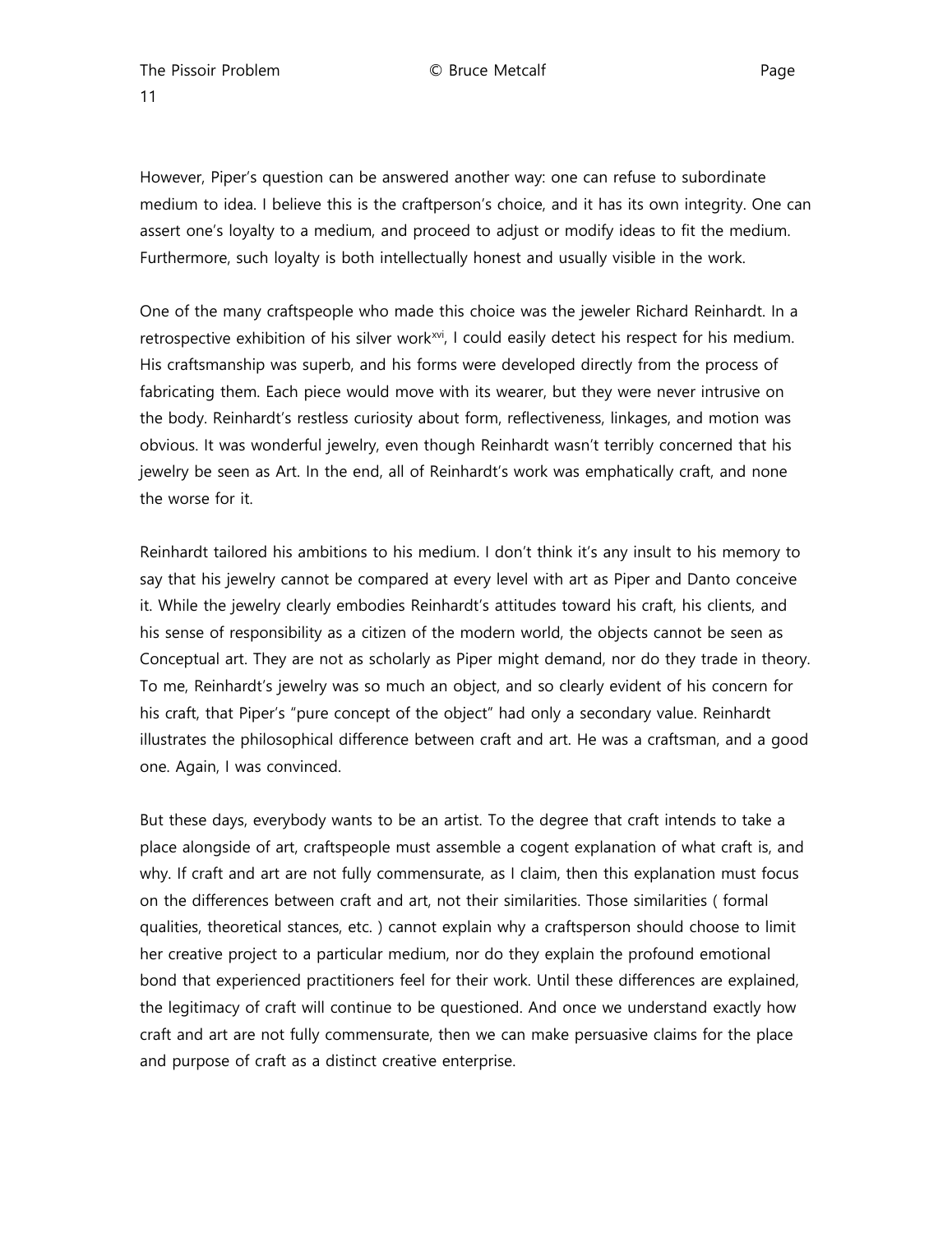ł

Bruce Metcalf is a jeweler and occasional writer on craft. His next article for *Metalsmith* will propose a theory of craft.

<span id="page-11-0"></span><sup>i</sup>This history was taken from three sources: Varendoe and Gopnik, *High &* Low: Modern Art and Popular Culture, Museum of Modern Art, 1990; Naumann with Venn, Making Mischief: Dada Invades New York, Whitney Museum of American Art, 1996; and Mink, Marcel Duchamp 1887 - 1968: Art as Anti-Art, Taschen, 1995.

<span id="page-11-1"></span>ii The Blind Man, No. 2, May 1917.

<span id="page-11-2"></span>iiiAmong them: UCLA in visual art, The School of the Art Institute of Chicago in fiber arts, and SUNY New Paltz and Cranbrook in jewelry/metals. For a sceptical view, see "How to Succeed in Art" by Deborah Soloman, in The New York Times Magazine, June 27, 1999.

<span id="page-11-3"></span><sup>iv</sup> Piper, Adrian, "Ian Burn's Conceptualism", Art in America, December, 1997, p. 74.

<span id="page-11-4"></span> $v$  Ibid. p. 75.

<span id="page-11-5"></span>viFor a brief summary of Danto's thesis, see his introduction to *Embodied* Meanings: Critical Essays and Aesthetic Meditations, Farrar Straus Giroux, 1994.

<span id="page-11-7"></span><span id="page-11-6"></span><sup>vii</sup> Witnessed by the author at a speech by Danto at the University of the Arts. viiifrom an essay in which Danto raises the issue of commensurabilitry: "Quality and Inequality", in *Embodied Meanings*, page 340.

<span id="page-11-8"></span>ixFor a recent example, see Howard Risatti's essay "Metaphysical implications of function, material, and technique in craft" in Skilled Work: American craft in the Renwick Gallery, Smithsonian Institution, 1998.

<span id="page-11-9"></span>x Published by E.P. Dutton in 1979. The picture is on page 207, accompanying text on 198.

<span id="page-11-10"></span>xiSee Gardner, Howard, *Frames of Mind*, Basic Books, 1983. For a more detailed exploration of bodily-kinesthetic intelligence and its implications for craft theory, see the author's chapter "Craft and Art, Culture and Biology" in